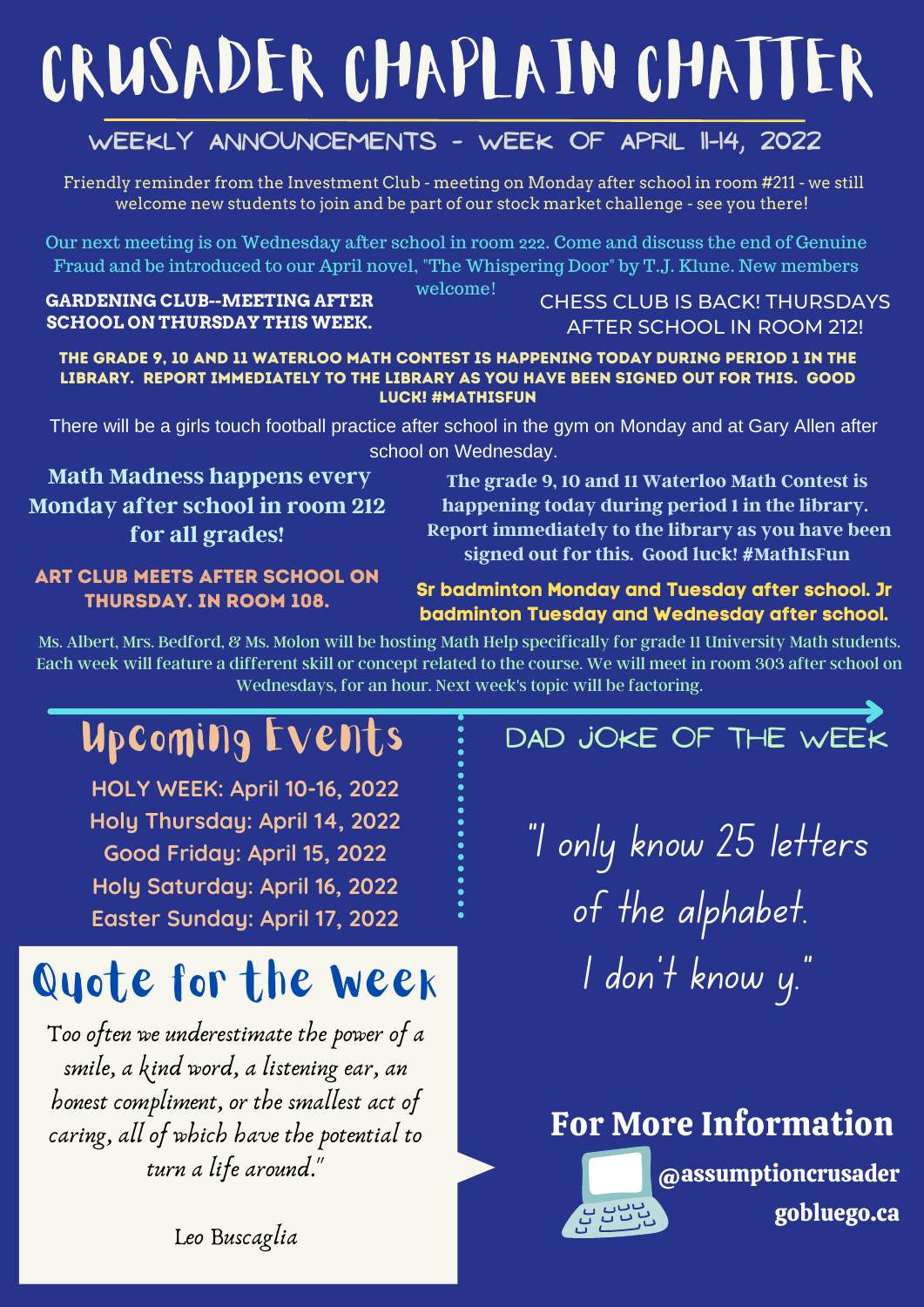# #40ActsChallenge This Week:

GRAB SOME GLOVES AND GARBAGE BAGS AND DO A NEIGHBOURHOOD/PARK CLEAN UP! EVEN BETTER, GET SOME FRIENDS TO **JOIN YOU!!** 

BE GENEROUS WITH COMMITMENT--LOOK UP COMMUNITY ORGANIZATIONS YOU COULD VOLUNTEER AT OR SUPPORT IN SOME WAY. EVEN IF YOU'RE NOT ABLE TO VOLUNTEER YET, MAKE A PLAN AND COMMIT TO FOLLOWING THROUGH!

> BE GENEROUS WITH KIND WORDS-- LEAVE A NOTE WITH A POSITIVE MESSAGE IN A RANDOM PLACE FOR A STRANGER TO FIND!!

BE GENEROUS WITH SCRIPTURE-- WHAT'S YOUR FAVOURITE SCRIPTURE PASSAGE OR QUOTE FROM A SPIRITUAL WRITER? CONSIDER SHARING IT ON SOCIAL MEDIA TO INSPIRE OR COMFORT OTHERS!

> BE GENEROUS WITH YOUR PRESENCE--GO SCREEN FREE WHEN YOU'RE WITH OTHERS AND ENGAGE IN SOME QUALITY IN PERSON TIME...BOARD GAMES OR CARDS ANYONE?



**If you need support, there are many people @ Assumption who care: -Teachers -Ms. Rerecich -Guidance Counselors -Ms. Misener, CYC -Ms. Browne, Social Worker -Ms. Thomas -Mr. Chliszczyk -Mr. McDougall**

Loving God, as I reflect on the suffering of Your Son, Jesus, help me to appreciate Your love and to let Your love change me for the better.